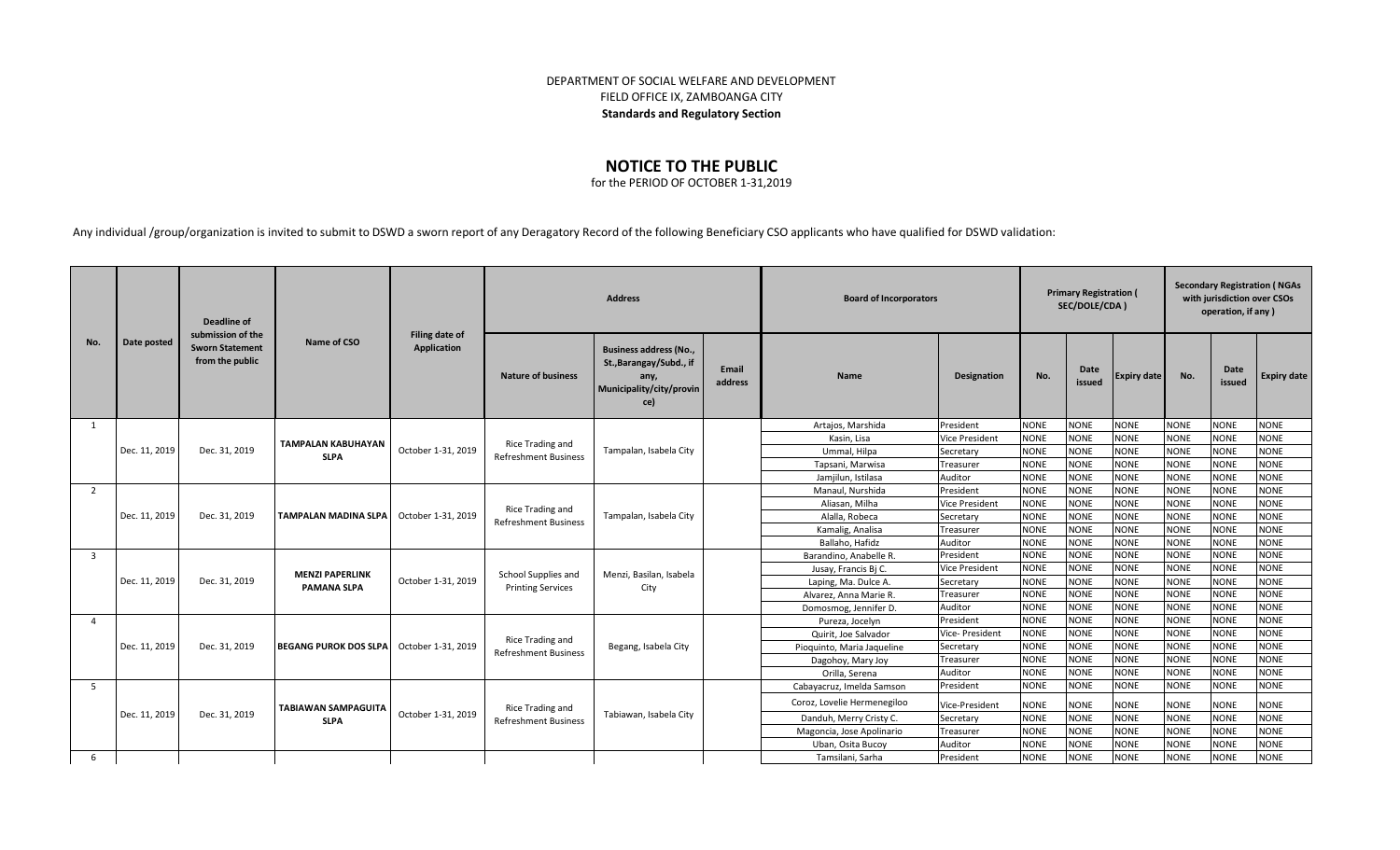|                | Dec. 11, 2019 |               | <b>TAMPALAN MAHAYANG</b>                         | October 1-31, 2019 | Rice Trading and                                | Tampalan, Isabela City         | Ibno, Jahara                     | Vice-President        | <b>NONE</b> | <b>NONE</b> | <b>NONE</b> | <b>NONE</b> | <b>NONE</b> | <b>NONE</b> |
|----------------|---------------|---------------|--------------------------------------------------|--------------------|-------------------------------------------------|--------------------------------|----------------------------------|-----------------------|-------------|-------------|-------------|-------------|-------------|-------------|
|                |               | Dec. 31, 2019 |                                                  |                    |                                                 |                                | Ibno, Dayana                     | Secretary             | <b>NONE</b> | <b>NONE</b> | <b>NONE</b> | <b>NONE</b> | <b>NONE</b> | <b>NONE</b> |
|                |               |               | <b>SLPA</b>                                      |                    | <b>Refreshment Business</b>                     |                                | Jahuran, Aynun                   | Treasurer             | <b>NONE</b> | <b>NONE</b> | <b>NONE</b> | <b>NONE</b> | <b>NONE</b> | <b>NONE</b> |
|                |               |               |                                                  |                    |                                                 |                                | Hadjirul, Sahdiya                | Auditor               | <b>NONE</b> | <b>NONE</b> | <b>NONE</b> | <b>NONE</b> | <b>NONE</b> | <b>NONE</b> |
| $\overline{7}$ |               |               |                                                  |                    |                                                 |                                | Noynay, Carmencita Garcia        | President             | <b>NONE</b> | <b>NONE</b> | <b>NONE</b> | <b>NONE</b> | <b>NONE</b> | <b>NONE</b> |
|                |               |               |                                                  |                    |                                                 |                                | Sumalinog, Erwina Garcia         | <b>Vice President</b> | <b>NONE</b> | <b>NONE</b> | <b>NONE</b> | <b>NONE</b> | <b>NONE</b> | <b>NONE</b> |
|                | Dec. 11, 2019 | Dec. 31, 2019 | <b>BALUNO MAPWERSA SLPA</b>                      | October 1-31, 2019 | Rice Trading and                                | Baluno, Isabela City           | Garcia, Joanne Dela Cruz         | Secretary             | <b>NONE</b> | <b>NONE</b> | <b>NONE</b> | <b>NONE</b> | <b>NONE</b> | <b>NONE</b> |
|                |               |               |                                                  |                    | <b>Refreshment Business</b>                     |                                | Karim, Jaylin Elloran            | Treasurer             | <b>NONE</b> | <b>NONE</b> | <b>NONE</b> | <b>NONE</b> | <b>NONE</b> | <b>NONE</b> |
|                |               |               |                                                  |                    |                                                 |                                | Rubio, Minda Carbonilla          | Auditor               | <b>NONE</b> | <b>NONE</b> | <b>NONE</b> | <b>NONE</b> | <b>NONE</b> | <b>NONE</b> |
| 8              |               |               |                                                  |                    |                                                 |                                | Leticia Quiamco Campaner         | President             | <b>NONE</b> | <b>NONE</b> | <b>NONE</b> | <b>NONE</b> | <b>NONE</b> | <b>NONE</b> |
|                |               |               |                                                  |                    |                                                 |                                | Raineria Balabin Jala            | <b>Vice President</b> | <b>NONE</b> | <b>NONE</b> | <b>NONE</b> | <b>NONE</b> | <b>NONE</b> | <b>NONE</b> |
|                | Dec. 11, 2019 | Dec. 31, 2019 | <b>BALUNO STRONG SLPA</b>                        | October 1-31, 2019 | Rice Trading and                                |                                |                                  |                       | <b>NONE</b> | <b>NONE</b> |             | <b>NONE</b> | <b>NONE</b> | <b>NONE</b> |
|                |               |               |                                                  |                    | <b>Refreshment Business</b>                     | Baluno, Isabela City           | Genevie M. Plad                  | Secretary             |             |             | <b>NONE</b> |             |             |             |
|                |               |               |                                                  |                    |                                                 |                                | Ma. Cristina Estravella Simaurio | Treasurer             | <b>NONE</b> | <b>NONE</b> | <b>NONE</b> | <b>NONE</b> | <b>NONE</b> | <b>NONE</b> |
|                |               |               |                                                  |                    |                                                 |                                | Lorna Juanillo Bautista          | Auditor               | <b>NONE</b> | <b>NONE</b> | <b>NONE</b> | <b>NONE</b> | <b>NONE</b> | <b>NONE</b> |
| 9              |               |               |                                                  |                    |                                                 |                                | Juvilyn Feliciano                | President             | <b>NONE</b> | <b>NONE</b> | <b>NONE</b> | <b>NONE</b> | <b>NONE</b> | <b>NONE</b> |
|                |               |               |                                                  |                    | Rice Trading and                                |                                | Nurdaya Sali                     | <b>Vice President</b> | <b>NONE</b> | <b>NONE</b> | <b>NONE</b> | <b>NONE</b> | NONE        | <b>NONE</b> |
|                | Dec. 11, 2019 | Dec. 31, 2019 | <b>CARBON SEASIDE SLPA</b>                       | October 1-31, 2019 | <b>Refreshment Business</b>                     | Carbon, Isabela City           | Ainalyn Almani                   | Secretary             | <b>NONE</b> | <b>NONE</b> | <b>NONE</b> | <b>NONE</b> | <b>NONE</b> | <b>NONE</b> |
|                |               |               |                                                  |                    |                                                 |                                | Nurhuda Delmani                  | Treasurer             | <b>NONE</b> | <b>NONE</b> | <b>NONE</b> | <b>NONE</b> | <b>NONE</b> | <b>NONE</b> |
|                |               |               |                                                  |                    |                                                 |                                | Cresencia Burong                 | Auditor               | <b>NONE</b> | <b>NONE</b> | <b>NONE</b> | <b>NONE</b> | <b>NONE</b> | <b>NONE</b> |
| 10             | Dec. 11, 2019 | Dec. 31, 2019 | SAN RAFAEL RICE TONNER<br><b>SLP ASSOCIATION</b> | October 1-31, 2019 | Rice Trading and<br><b>Refreshment Business</b> | San Rafael, Isabela City       | Dadang M. Eraham                 | President             | <b>NONE</b> | <b>NONE</b> | <b>NONE</b> | <b>NONE</b> | <b>NONE</b> | <b>NONE</b> |
|                |               |               |                                                  |                    |                                                 |                                | Ludivina H. Binanglas            | Vice- President       | <b>NONE</b> | <b>NONE</b> | <b>NONE</b> | <b>NONE</b> | <b>NONE</b> | <b>NONE</b> |
|                |               |               |                                                  |                    |                                                 |                                | Rodelva L. Abasal                | Secretary             | <b>NONE</b> | NONE        | <b>NONE</b> | <b>NONE</b> | <b>NONE</b> | <b>NONE</b> |
|                |               |               |                                                  |                    |                                                 |                                | Zenaida I. Hilorion              | Treasurer             | <b>NONE</b> | <b>NONE</b> | <b>NONE</b> | <b>NONE</b> | <b>NONE</b> | <b>NONE</b> |
|                |               |               |                                                  |                    |                                                 |                                | Rodelyn F. Banua                 | Auditor               | <b>NONE</b> | <b>NONE</b> | <b>NONE</b> | <b>NONE</b> | <b>NONE</b> | <b>NONE</b> |
| 11             |               |               |                                                  | October 1-31, 2019 | Rice Trading and<br><b>Refreshment Business</b> | Lanote, Isabela City           | Monalisa Padrinas Monsole        | President             | <b>NONE</b> | <b>NONE</b> | <b>NONE</b> | <b>NONE</b> | NONE        | <b>NONE</b> |
|                |               |               |                                                  |                    |                                                 |                                | Consorcia Monsog De Lima         | Vice-President        | <b>NONE</b> | <b>NONE</b> | <b>NONE</b> | <b>NONE</b> | <b>NONE</b> | <b>NONE</b> |
|                | Dec. 11, 2019 | Dec. 31, 2019 | <b>LANOTE FATIMA SLPA</b>                        |                    |                                                 |                                | Liezel Reston Bodod              | Secretary             | <b>NONE</b> | NONE        | <b>NONE</b> | <b>NONE</b> | <b>NONE</b> | <b>NONE</b> |
|                |               |               |                                                  |                    |                                                 |                                | Rosalie Lazaro Bolongon          | Treasurer             | <b>NONE</b> | <b>NONE</b> | <b>NONE</b> | <b>NONE</b> | <b>NONE</b> | <b>NONE</b> |
|                |               |               |                                                  |                    |                                                 |                                | Abegael Torculas Abdulla         | Auditor               | <b>NONE</b> | <b>NONE</b> | <b>NONE</b> | <b>NONE</b> | <b>NONE</b> | <b>NONE</b> |
| 12             |               |               |                                                  | October 1-31, 2019 | Rice Trading and<br><b>Refreshment Business</b> | Kumalarang, Isabela City       | Rosemarie Salcedo Bistuir        | President             | <b>NONE</b> | <b>NONE</b> | <b>NONE</b> | <b>NONE</b> | <b>NONE</b> | <b>NONE</b> |
|                |               |               | <b>KUMALASANG MAGKAISA</b>                       |                    |                                                 |                                | Juvaer Alih                      | Vice-President        | <b>NONE</b> | <b>NONE</b> | <b>NONE</b> | <b>NONE</b> | <b>NONE</b> | <b>NONE</b> |
|                | Dec. 11, 2019 | Dec. 31, 2019 | <b>SLPA</b>                                      |                    |                                                 |                                | Kausa Abbas Ladja                | Secretary             | <b>NONE</b> | <b>NONE</b> | <b>NONE</b> | <b>NONE</b> | <b>NONE</b> | <b>NONE</b> |
|                |               |               |                                                  |                    |                                                 |                                | Taiba Toraiba Abbas              | Treasurer             | <b>NONE</b> | <b>NONE</b> | <b>NONE</b> | <b>NONE</b> | <b>NONE</b> | <b>NONE</b> |
|                |               |               |                                                  |                    |                                                 |                                | Jaima Jamaluddin                 | Auditor               | <b>NONE</b> | <b>NONE</b> | <b>NONE</b> | <b>NONE</b> | <b>NONE</b> | <b>NONE</b> |
| 13             | Dec. 11, 2019 | Dec. 31, 2019 | <b>KAUMPURNAH SAMAL</b>                          | October 1-31, 2019 | Rice Trading and                                | Kaumpurnah, Isabela City       | Mannura Sali                     | President             | <b>NONE</b> | <b>NONE</b> | <b>NONE</b> | <b>NONE</b> | <b>NONE</b> | <b>NONE</b> |
|                |               |               |                                                  |                    |                                                 |                                | Nida Sahibin                     | <b>Vice President</b> | <b>NONE</b> | <b>NONE</b> | <b>NONE</b> | <b>NONE</b> | <b>NONE</b> | <b>NONE</b> |
|                |               |               |                                                  |                    |                                                 |                                | Andrada Sajili                   | Secretary             | <b>NONE</b> | <b>NONE</b> | <b>NONE</b> | <b>NONE</b> | <b>NONE</b> | <b>NONE</b> |
|                |               |               | <b>VILLAGE SLPA</b>                              |                    | <b>Refreshment Business</b>                     |                                | Sitti Sar-Ana Lalinjaman         | Treasurer             | <b>NONE</b> | NONE        | <b>NONE</b> | <b>NONE</b> | <b>NONE</b> | <b>NONE</b> |
|                |               |               |                                                  |                    |                                                 |                                | Norhan Bapora                    | Auditor               | <b>NONE</b> | <b>NONE</b> | <b>NONE</b> | <b>NONE</b> | <b>NONE</b> | <b>NONE</b> |
| 14             |               |               |                                                  |                    |                                                 |                                | Sapiya D. Perez                  | President             | <b>NONE</b> | <b>NONE</b> | <b>NONE</b> | <b>NONE</b> | <b>NONE</b> | <b>NONE</b> |
|                | Dec. 11, 2019 | Dec. 31, 2019 |                                                  |                    |                                                 |                                | Ruayni I. Jalani                 | <b>Vice President</b> | <b>NONE</b> | <b>NONE</b> | <b>NONE</b> | <b>NONE</b> | <b>NONE</b> | <b>NONE</b> |
|                |               |               | KAUMPURNAH JALANI                                | October 1-31, 2019 | Rice Trading and                                | Kaumpurnah, Zone III,          | Marlene K. Jairal                | Secretary             | <b>NONE</b> | <b>NONE</b> | <b>NONE</b> | <b>NONE</b> | <b>NONE</b> | <b>NONE</b> |
|                |               |               | <b>SLPA</b>                                      |                    | <b>Refreshment Business</b>                     | Isabela City                   | Nasiba A. Amlain                 | Treasurer             | <b>NONE</b> | <b>NONE</b> | <b>NONE</b> | <b>NONE</b> | <b>NONE</b> | <b>NONE</b> |
|                |               |               |                                                  |                    |                                                 |                                | Lidja C. Alejo                   | Auditor               | <b>NONE</b> | <b>NONE</b> | <b>NONE</b> | <b>NONE</b> | <b>NONE</b> | <b>NONE</b> |
| 15             |               | Dec. 31, 2019 | KAPAYAWAN MASAGANA                               |                    |                                                 |                                | Werna B. Ismael                  | President             | <b>NONE</b> | <b>NONE</b> | <b>NONE</b> | <b>NONE</b> | <b>NONE</b> | <b>NONE</b> |
|                |               |               |                                                  |                    |                                                 |                                | Marma Paredes Bagsik             | <b>Vice President</b> | <b>NONE</b> | <b>NONE</b> | <b>NONE</b> | <b>NONE</b> | <b>NONE</b> | <b>NONE</b> |
|                | Dec. 11, 2019 |               |                                                  | October 1-31, 2019 | Rice Trading and                                | Kapayawan, Isabela City        | <b>Arsid Edrus</b>               | Secretary             | <b>NONE</b> | <b>NONE</b> | <b>NONE</b> | <b>NONE</b> | <b>NONE</b> | <b>NONE</b> |
|                |               |               | <b>SLPA</b>                                      |                    | <b>Refreshment Business</b>                     |                                | <b>Basil Ismael</b>              | Treasurer             | <b>NONE</b> | <b>NONE</b> | <b>NONE</b> | <b>NONE</b> | <b>NONE</b> | <b>NONE</b> |
|                |               |               |                                                  |                    |                                                 |                                | Jariya Maling Bagsik             | Auditor               | <b>NONE</b> | <b>NONE</b> | <b>NONE</b> | <b>NONE</b> | <b>NONE</b> | <b>NONE</b> |
| 16             |               |               |                                                  |                    |                                                 |                                | Mariam G. Jumda                  | President             | NONE        | <b>NONE</b> | <b>NONE</b> | <b>NONE</b> | <b>NONE</b> | <b>NONE</b> |
|                |               | Dec. 31, 2019 | <b>MARANG-MARANG</b><br><b>PUROK 2 SLPA</b>      | October 1-31, 2019 | Rice Trading and<br><b>Refreshment Business</b> |                                | Rumaida H. Tibolun               | Vice- President       | NONE        | <b>NONE</b> | NONE        | <b>NONE</b> | NONE        | <b>NONE</b> |
|                | Dec. 11, 2019 |               |                                                  |                    |                                                 | Marang-Marang, Isabela<br>City | Hamida J. Ibrahim                | Secretary             | <b>NONE</b> | <b>NONE</b> | <b>NONE</b> | <b>NONE</b> | <b>NONE</b> | <b>NONE</b> |
|                |               |               |                                                  |                    |                                                 |                                | Gapur Juhuri                     | Treasurer             | <b>NONE</b> | <b>NONE</b> | <b>NONE</b> | <b>NONE</b> | <b>NONE</b> | <b>NONE</b> |
|                |               |               |                                                  |                    |                                                 |                                |                                  |                       |             |             |             |             |             |             |